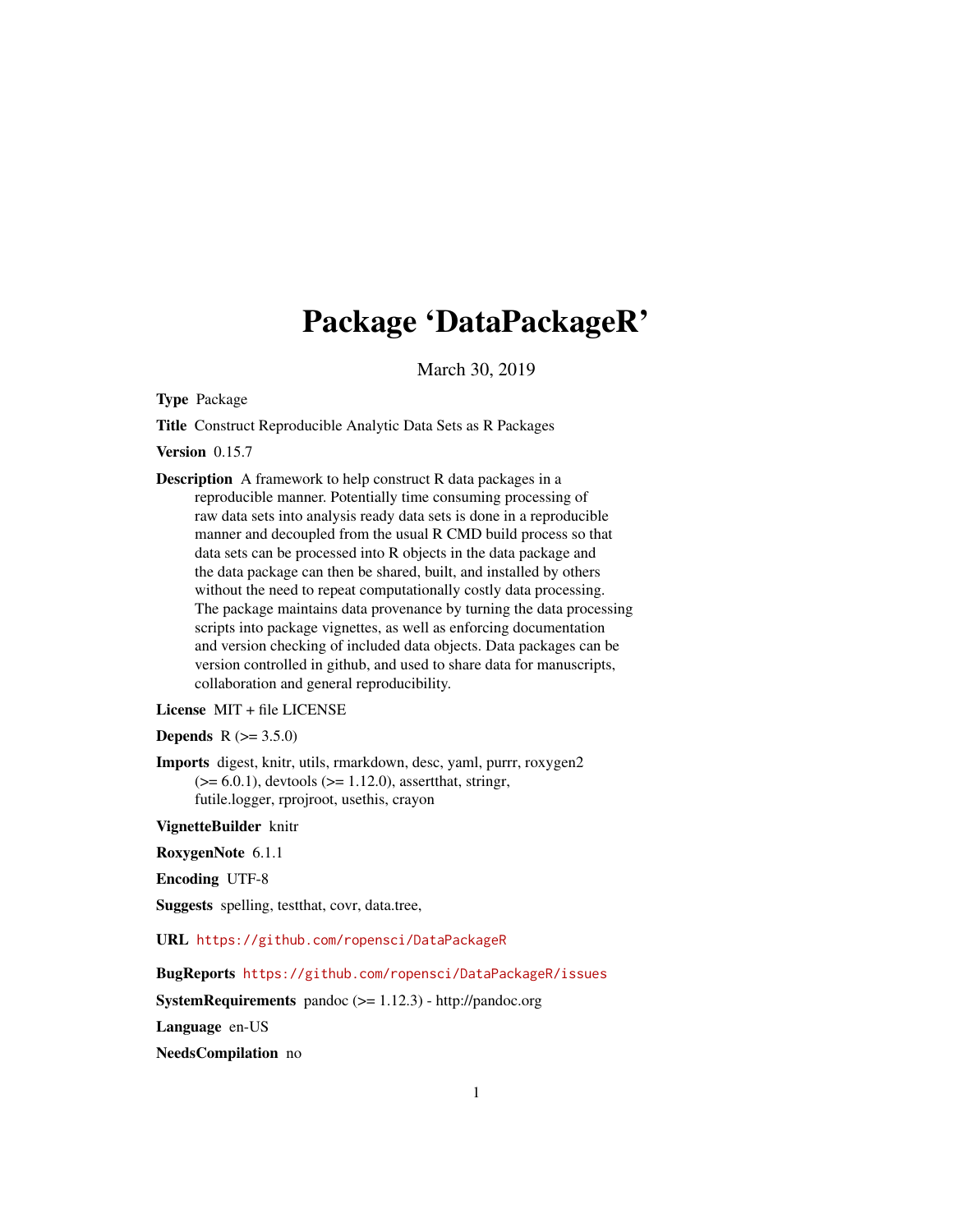<span id="page-1-0"></span>Author Greg Finak [aut, cre, cph], Paul Obrecht [ctb], Ellis Hughes [ctb], Kara Woo [rev] (Kara reviewed the package for ropensci, see <https://github.com/ropensci/onboarding/issues/230>), William Landau [rev] (William reviewed the package for ropensci, see <https://github.com/ropensci/onboarding/issues/230>)

Maintainer Greg Finak <gfinak@fredhutch.org>

#### Repository CRAN

Date/Publication 2019-03-30 17:40:03 UTC

# R topics documented:

|       |                                                                                                                                       | $\overline{2}$ |
|-------|---------------------------------------------------------------------------------------------------------------------------------------|----------------|
|       |                                                                                                                                       | $\overline{4}$ |
|       |                                                                                                                                       | 5              |
|       |                                                                                                                                       | 6              |
|       | $datapackage\_object\_read \dots \dots \dots \dots \dots \dots \dots \dots \dots \dots \dots \dots \dots$                             | 6              |
|       |                                                                                                                                       | $\overline{7}$ |
|       |                                                                                                                                       | 8              |
|       |                                                                                                                                       | -9             |
|       | $keepDataObjects-defunct \dots \dots \dots \dots \dots \dots \dots \dots \dots \dots \dots \dots \dots \dots \dots \dots \dots \dots$ |                |
|       |                                                                                                                                       |                |
|       |                                                                                                                                       |                |
|       |                                                                                                                                       |                |
|       |                                                                                                                                       |                |
|       |                                                                                                                                       |                |
|       |                                                                                                                                       |                |
|       |                                                                                                                                       |                |
|       |                                                                                                                                       |                |
|       |                                                                                                                                       |                |
| Index |                                                                                                                                       | 19             |

DataPackageR-package *DataPackageR*

# Description

A framework to automate the processing, tidying and packaging of raw data into analysis-ready data sets as R packages.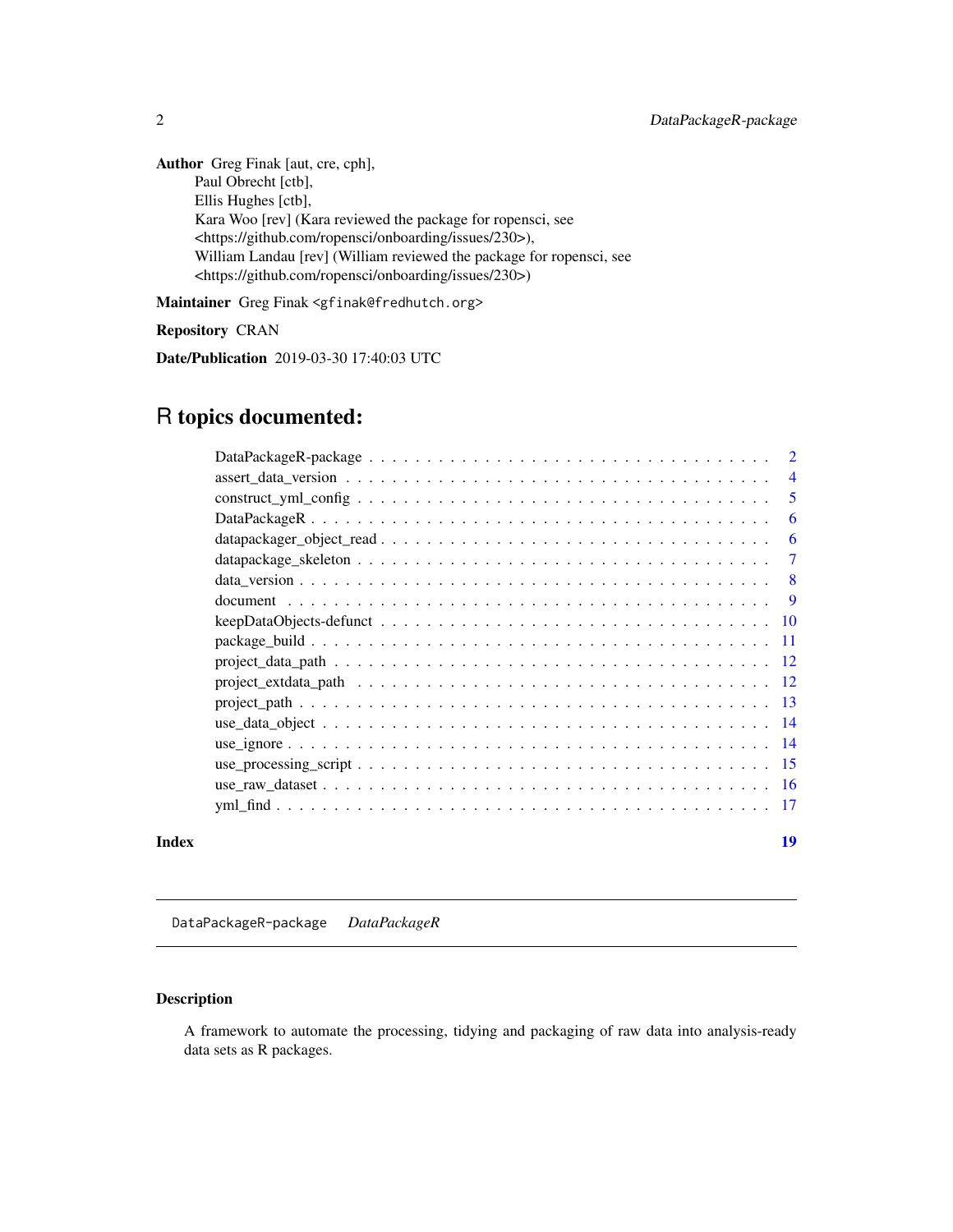#### Details

DataPackageR will automate running of data processing code, storing tidied data sets in an R package, producing data documentation stubs, tracking data object finger prints (md5 hash) and tracking and incrementing a "DataVersion" string in the DESCRIPTION file of the package when raw data or data objects change. Code to perform the data processing is passed to DataPackageR by the user. The user also specifies the names of the tidy data objects to be stored, documented and tracked in the final package. Raw data should be read from "inst/extdata" but large raw data files can be read from sources external to the package source tree.

Configuration is controlled via the config.yml file created at the package root. Its properties include a list of R and Rmd files that are to be rendered / sourced and which read data and do the actual processing. It also includes a list of r object names created by those files. These objects are stored in the final package and accessible via the data() API. The documentation for these objects is accessible via "?object-name", and md5 fingerprints of these objects are created and tracked.

The Rmd and R files used to process the objects are transformed into vignettes accessible in the final package so that the processing is fully documented.

A DATADIGEST file in the package source keeps track of the data object fingerprints. A DataVersion string is added to the package DESCRIPTION file and updated when these objects are updated or changed on subsequent builds.

Once the package is built and installed, the data objects created in the package are accessible via the data() API, and Calling datapackage\_skeleton() and passing in R / Rmd file names, and r object names constructs a skeleton data package source tree and an associated config.yml file.

Calling build\_package() sets the build process in motion.

```
# A simple Rmd file that creates one data object
# named "tbl".
if(rmarkdown::pandoc_available()){
f \leftarrow \text{template}()f <- file.path(f,"foo.Rmd")
con < file(f)
writeLines("```{r}\n tbl = table(sample(1:10,1000,replace=TRUE)) \n```\n",con=con)
close(con)
# construct a data package skeleton named "MyDataPackage" and pass
# in the Rmd file name with full path, and the name of the object(s) it
# creates.
pname <- basename(tempfile())
datapackage_skeleton(name=pname,
  path=tempdir(),
  force = TRUE,r_object_names = "tbl",
   code_files = f)
# call package_build to run the "foo.Rmd" processing and
# build a data package.
package_build(file.path(tempdir(), pname), install = FALSE)
```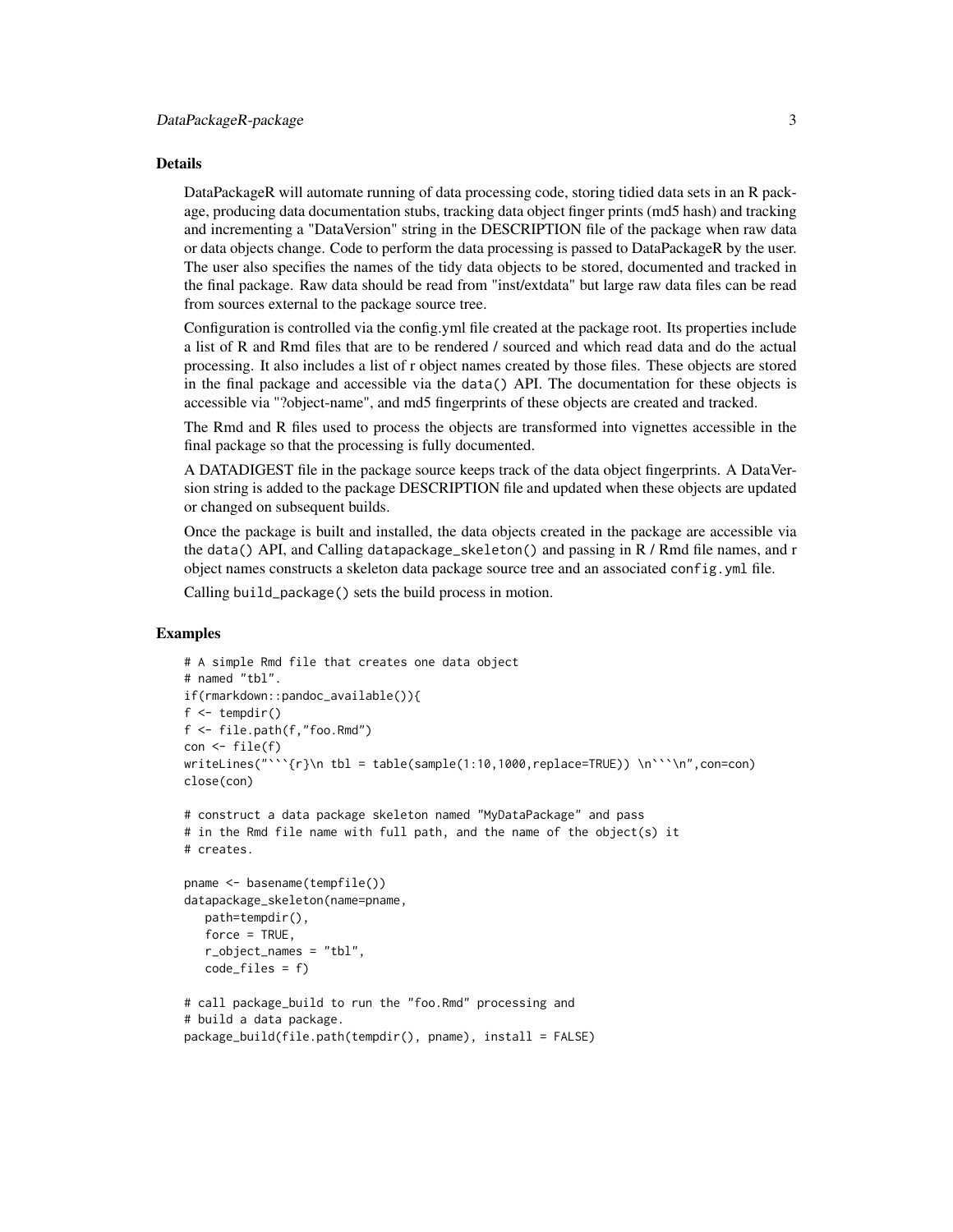```
# "install" the data package
devtools::load_all(file.path(tempdir(), pname))
# read the data version
data_version(pname)
# list the data sets in the package.
data(package = pname)
# The data objects are in the package source under "/data"
list.files(pattern="rda", path = file.path(tempdir(),pname,"data"), full = TRUE)
# The documentation that needs to be edited is in "/R"
list.files(pattern="R", path = file.path(tempdir(), pname,"R"), full = TRUE)
readLines(list.files(pattern="R", path = file.path(tempdir(),pname,"R"), full = TRUE))
# view the documentation with
?tbl
}
```
assert\_data\_version *Assert that a data version in a data package matches an expectation.*

#### Description

Assert that a data version in a data package matches an expectation.

#### Usage

```
assert_data_version(data_package_name = NULL, version_string = NULL,
 acceptable = "equal", ...)
```
#### Arguments

| data_package_name |                                                                                               |
|-------------------|-----------------------------------------------------------------------------------------------|
|                   | character Name of the package.                                                                |
|                   | version_string character Version string in "x.y.z" format.                                    |
| acceptable        | character one of "equal", "equal_or_greater", describing what version match<br>is acceptable. |
| $\ddotsc$         | additional arguments passed to data_version (such as lib.loc)                                 |

# Details

Tests the DataVersion string in data\_package\_name against version\_string testing the major, minor and revision portion.

Tests "data\_package\_name version equal version\_string" or "data\_package\_name version equal\_or\_greater version\_string".

<span id="page-3-0"></span>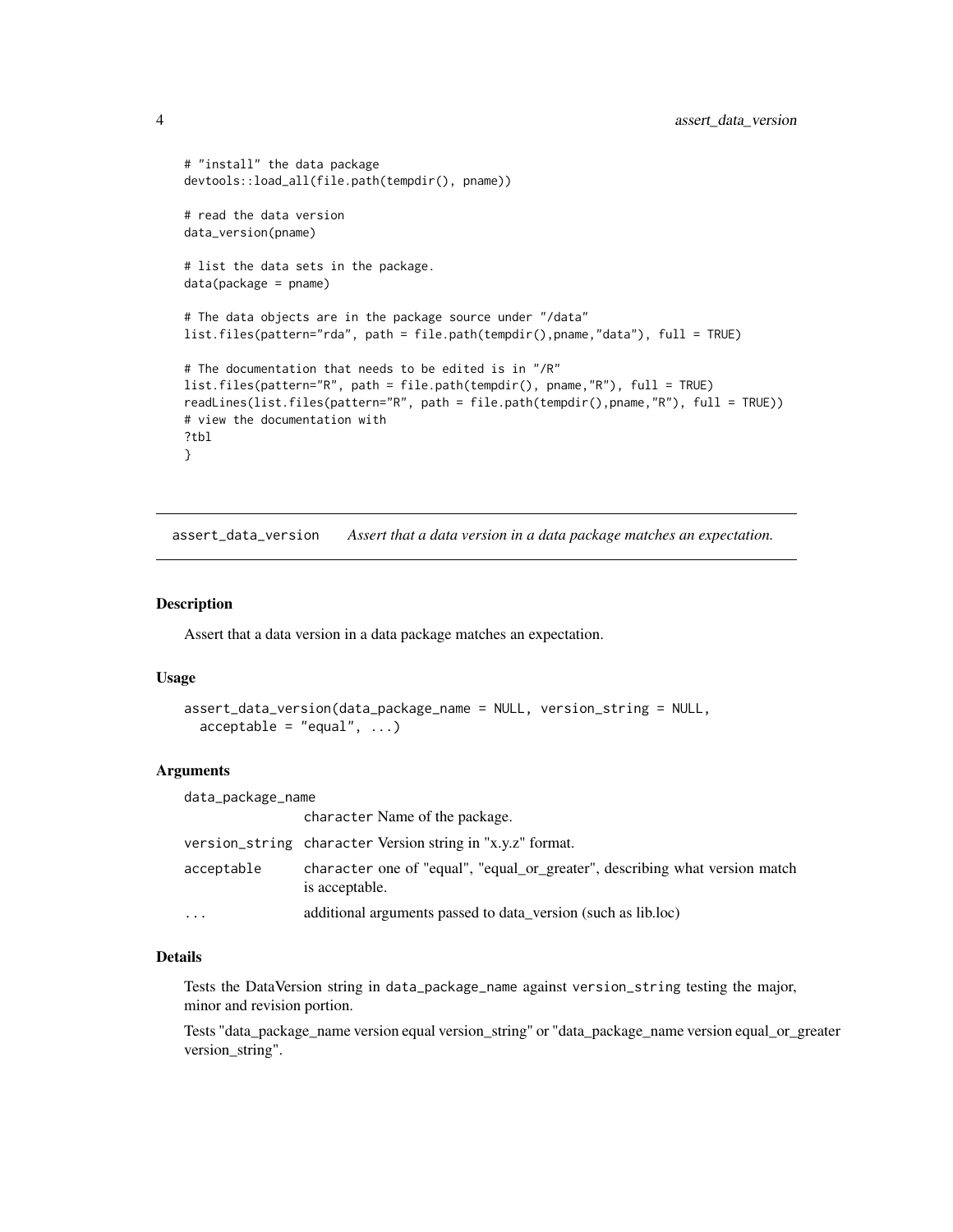# <span id="page-4-0"></span>Value

invisible logical TRUE if success, otherwise stop on mismatch.

#### Examples

```
if(rmarkdown::pandoc_available()){
f \leftarrow \text{template}()f <- file.path(f, "foo.Rmd")
con < file(f)
writeLines("```{r}\n tbl = table(sample(1:10,1000,replace=TRUE)) \n''\n",con = con)
close(con)
pname <- basename(tempfile())
datapackage_skeleton(name = pname,
   path=tempdir(),
   force = TRUE,
   r_object_names = "tbl",
   code_files = f)
package_build(file.path(tempdir(),pname), install = FALSE)
devtools::load_all(file.path(tempdir(),pname))
assert_data_version(data_package_name = pname,version_string = "0.1.0",acceptable = "equal")
}
```
construct\_yml\_config *Construct a datapackager.yml configuration*

#### Description

Constructs a datapackager.yml configuration object from a vector of file names and a vector of object names (all quoted). Can be written to disk via yml\_write. render\_root is set to a randomly generated named subdirectory of tempdir().

#### Usage

```
construct_yml_config(code = NULL, data = NULL, render_root = NULL)
```
#### Arguments

| code        | A vector of filenames                                                                                                                                         |
|-------------|---------------------------------------------------------------------------------------------------------------------------------------------------------------|
| data        | A vector of quoted object names                                                                                                                               |
| render root | The root directory where the package data processing code will be rendered.<br>Defaults to is set to a randomly generated named subdirectory of $tempdir()$ . |

# Value

a datapackager.yml configuration represented as an R object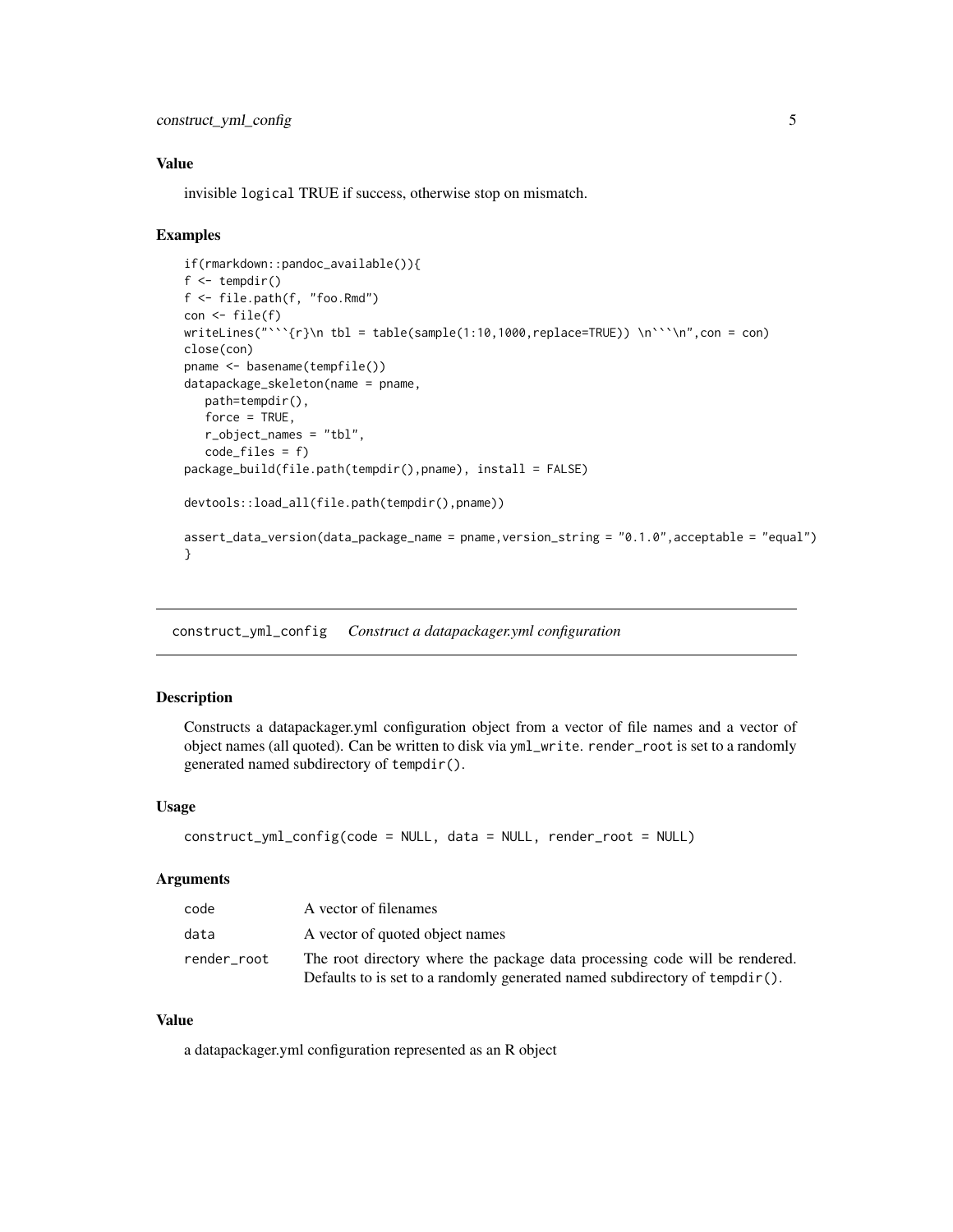#### Examples

```
conf <- construct_yml_config(code = c('file1.rmd','file2.rmd'), data=c('object1','object2'))
tmp <- normalizePath(tempdir(), winslash = "/")
yml_write(conf,path=tmp)
```
DataPackageR *Process data generation code in 'data-raw'*

#### Description

Assumes .R files in 'data-raw' generate rda files to be stored in 'data'. Sources datasets.R which can source other R files. R files sourced by datasets.R must invoke sys.source('myRfile.R', env=topenv()). Meant to be called before R CMD build.

#### Usage

DataPackageR(arg = NULL, deps = TRUE)

#### Arguments

| arg  | character name of the package to build.                               |
|------|-----------------------------------------------------------------------|
| deps | logical should scripts pass data objects to each other (default=TRUE) |

#### Value

logical TRUE if successful, FALSE, if not.

datapackager\_object\_read

*Read an object created in a previously run processing script.*

# Description

Read an object created in a previously run processing script.

#### Usage

```
datapackager_object_read(name)
```
#### Arguments

name character the name of the object. Must be a name available in the configuration objects. Other objects are not saved.

<span id="page-5-0"></span>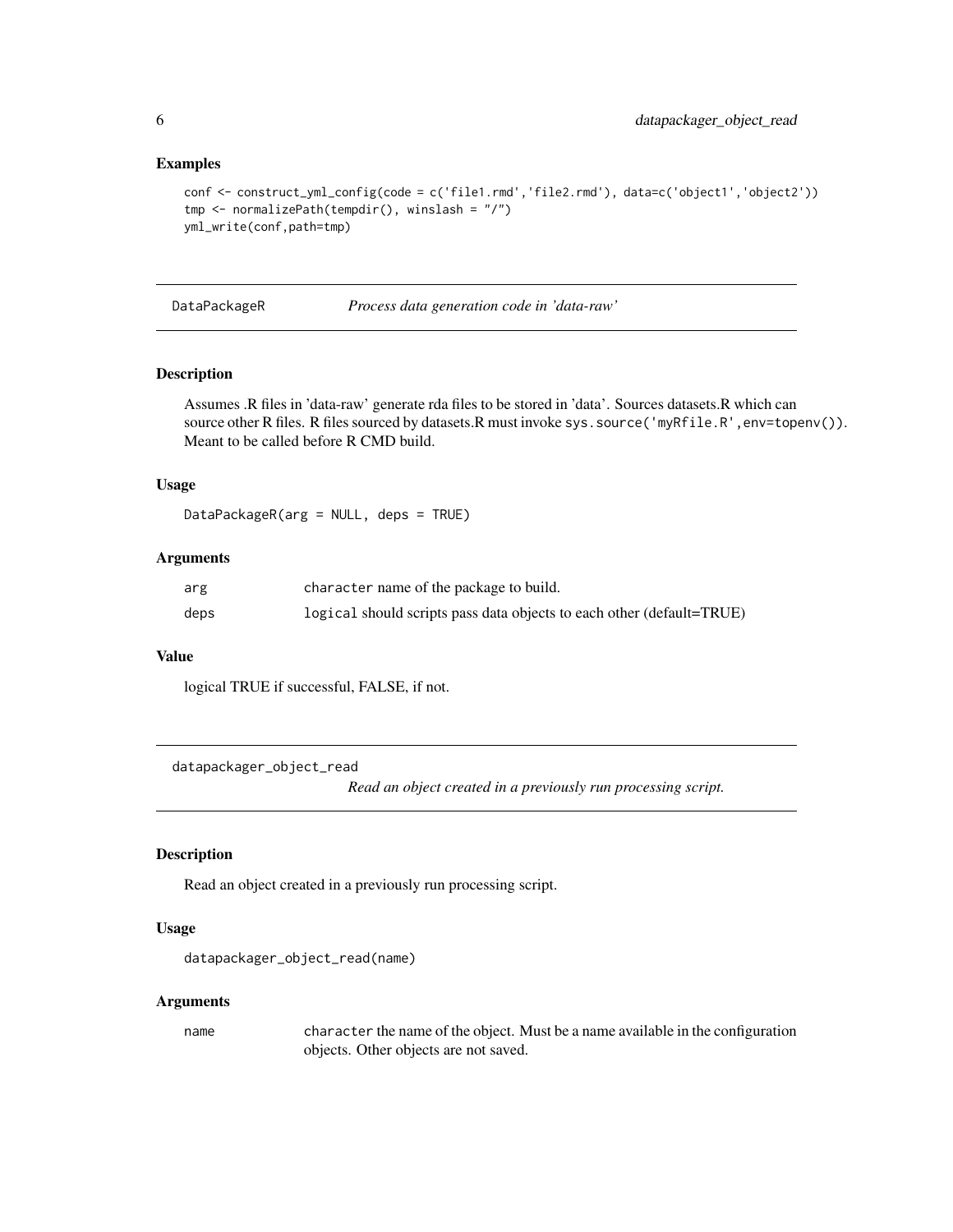# <span id="page-6-0"></span>Details

This function is only accessible within an R or Rmd file processed by DataPackageR. It searches for an environment named ENVS within the current environment, that holds the object with the given name. Such an environment is constructed and populated with objects specified in the yaml objects property and passed along to subsequent R and Rmd files as DataPackageR processes them in order.

#### Value

An R object.

#### Examples

```
if(rmarkdown::pandoc_available()){
ENVS \leq new.env() # ENVS would be in the environment
                 # where the data processing is run. It is
                 # handled automatically by the package.
assign("find_me", 100, ENVS) #This is done automatically by DataPackageR
find_me <- datapackager_object_read("find_me") # This would appear in an Rmd processed by
                              # DataPackageR to access the object named "find_me" created
                                    # by a previous script. "find_me" would also need to
                                    # appear in the objects property of config.yml
}
```
datapackage\_skeleton *Create a Data Package skeleton for use with DataPackageR.*

#### Description

Creates a package skeleton directory structure for use with DataPackageR. Adds the DataVersion string to DESCRIPTION, creates the DATADIGEST file, and the data-raw directory. Updates the Read-and-delete-me file to reflect the additional necessary steps.

#### Usage

```
datapackage_skeleton(name = NULL, path = ".", force = FALSE,
 code_files = character(), r_object_names = character(),
 raw_data_dir = character(), dependencies = character())
datapackage.\nselect on(name = NULL, list = character(),environment = .GlobalEnv, path = ".", force = FALSE,
 code_files = character(), r_object_names = character())
```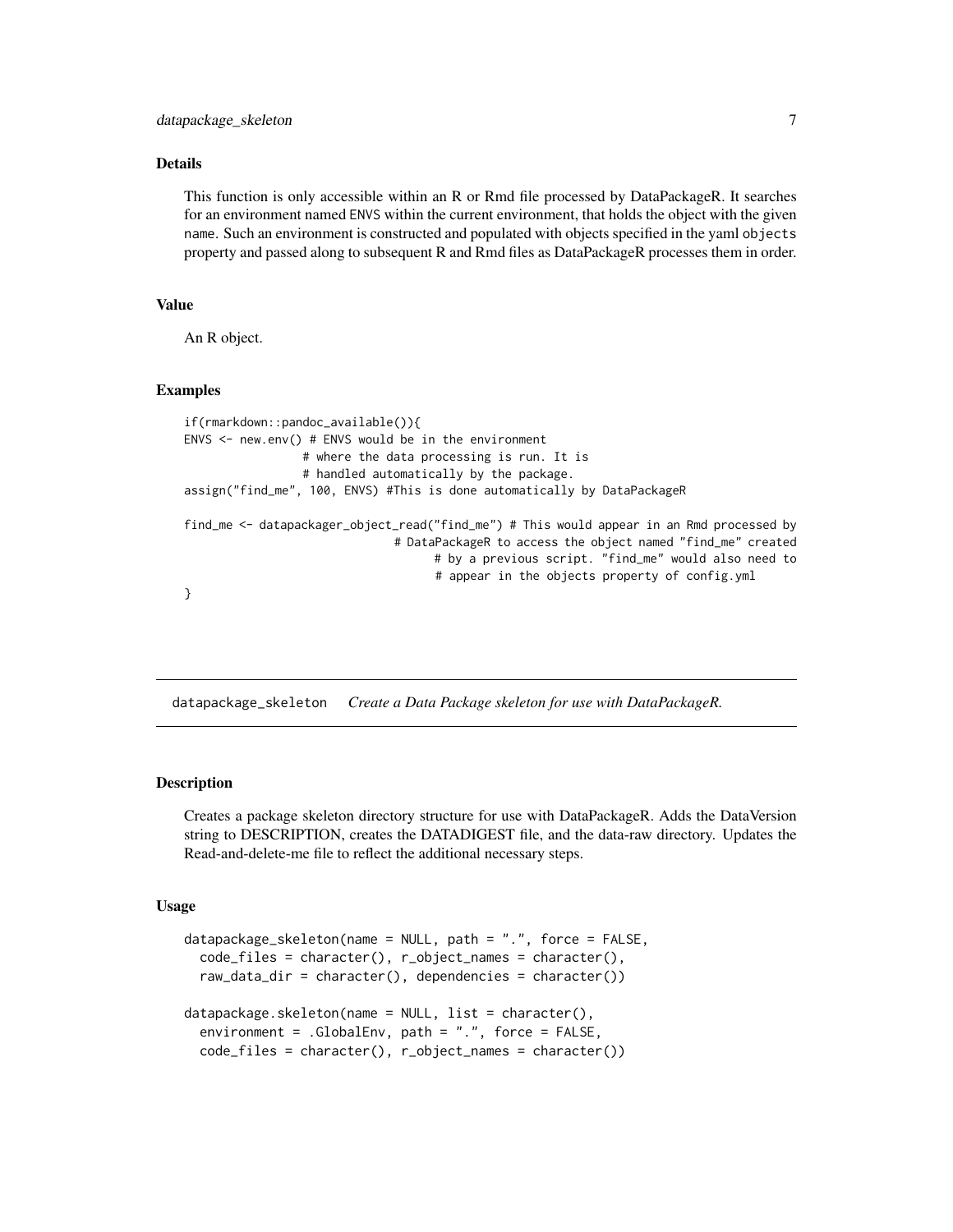# <span id="page-7-0"></span>Arguments

| name         | character name of the package to create.                                                                                                      |
|--------------|-----------------------------------------------------------------------------------------------------------------------------------------------|
| path         | A character path where the package is located. See package. skeleton                                                                          |
| force        | logical Force the package skeleton to be recreated even if it exists, see package, skeleton                                                   |
| code_files   | Optional character vector of paths to Rmd files that process raw data into R<br>objects.                                                      |
|              | r_object_names vector of quoted r object names, tables, etc. created when the files in code_files<br>are run.                                 |
| raw_data_dir | character pointing to a raw data directory. Will be moved with all its subdi-<br>rectories to "inst/extdata"                                  |
| dependencies | vector of character, paths to R files that will be moved to "data-raw" but not<br>included in the yaml config file. e.g., dependency scripts. |
| list         | Not used.                                                                                                                                     |
| environment  | Not used.                                                                                                                                     |

# Note

renamed datapackage.skeleton() to datapackage\_skeleton().

# Examples

```
if(rmarkdown::pandoc_available()){
f <- tempdir()
f <- file.path(f,"foo.Rmd")
con <- file(f)
writeLines("```{r}\n tbl = table(sample(1:10,1000,replace=TRUE)) \n```\n",con=con)
close(con)
pname <- basename(tempfile())
datapackage_skeleton(name = pname,
   path = tempdir(),force = TRUE,
   r_object_names = "tbl",
   code_files = f)
   }
```
data\_version *Get the DataVersion for a package*

# Description

Retrieves the DataVersion of a package if available

#### Usage

data\_version(pkg, lib.loc = NULL)

dataVersion(pkg, lib.loc = NULL)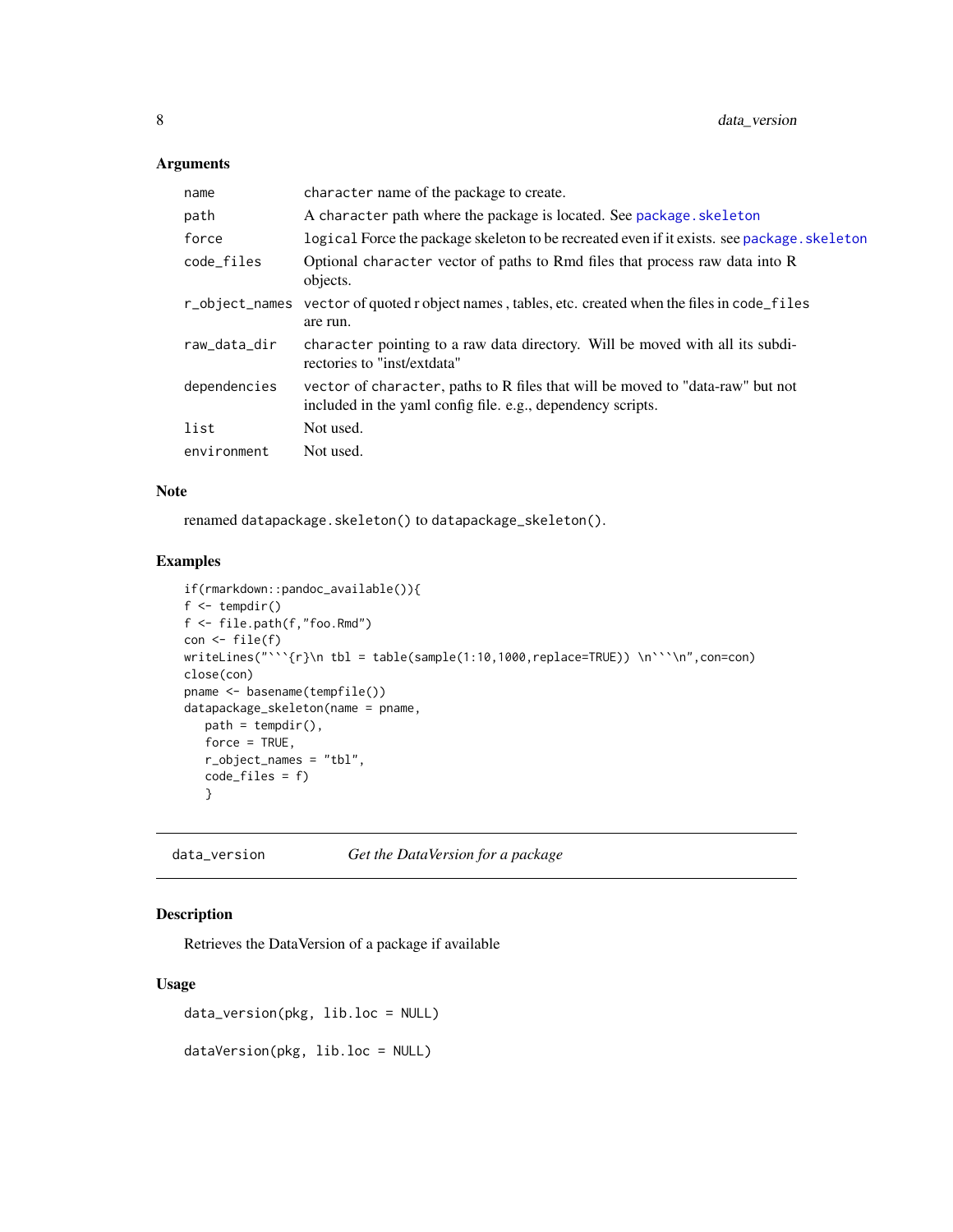#### <span id="page-8-0"></span>document 99

#### Arguments

| pkg     | character the package name          |
|---------|-------------------------------------|
| lib.loc | character path to library location. |

# Note

dataVersion() has been renamed to data\_version()

# See Also

[packageVersion](#page-0-0)

# Examples

```
if(rmarkdown::pandoc_available()){
f \leftarrow \text{tempdir}()f <- file.path(f,"foo.Rmd")
con < file(f)
writeLines("```{r}\n tbl = table(sample(1:10,1000,replace=TRUE)) \n```\n",con=con)
close(con)
pname <- basename(tempfile())
datapackage_skeleton(name = pname,
  path=tempdir(),
   force = TRUE,
  r_object_names = "tbl",
   code_files = f)
   package_build(file.path(tempdir(),pname), install = FALSE)
   devtools::load_all(file.path(tempdir(),pname))
  data_version(pname)
}
```
document *Build documentation for a data package using DataPackageR.*

# Description

Build documentation for a data package using DataPackageR.

#### Usage

 $document(path = "." , install = TRUE, ...)$ 

# Arguments

| path                    | character the path to the data package source root.    |
|-------------------------|--------------------------------------------------------|
| install                 | logical install and reload the package. (default TRUE) |
| $\cdot$ $\cdot$ $\cdot$ | additional arguments to install                        |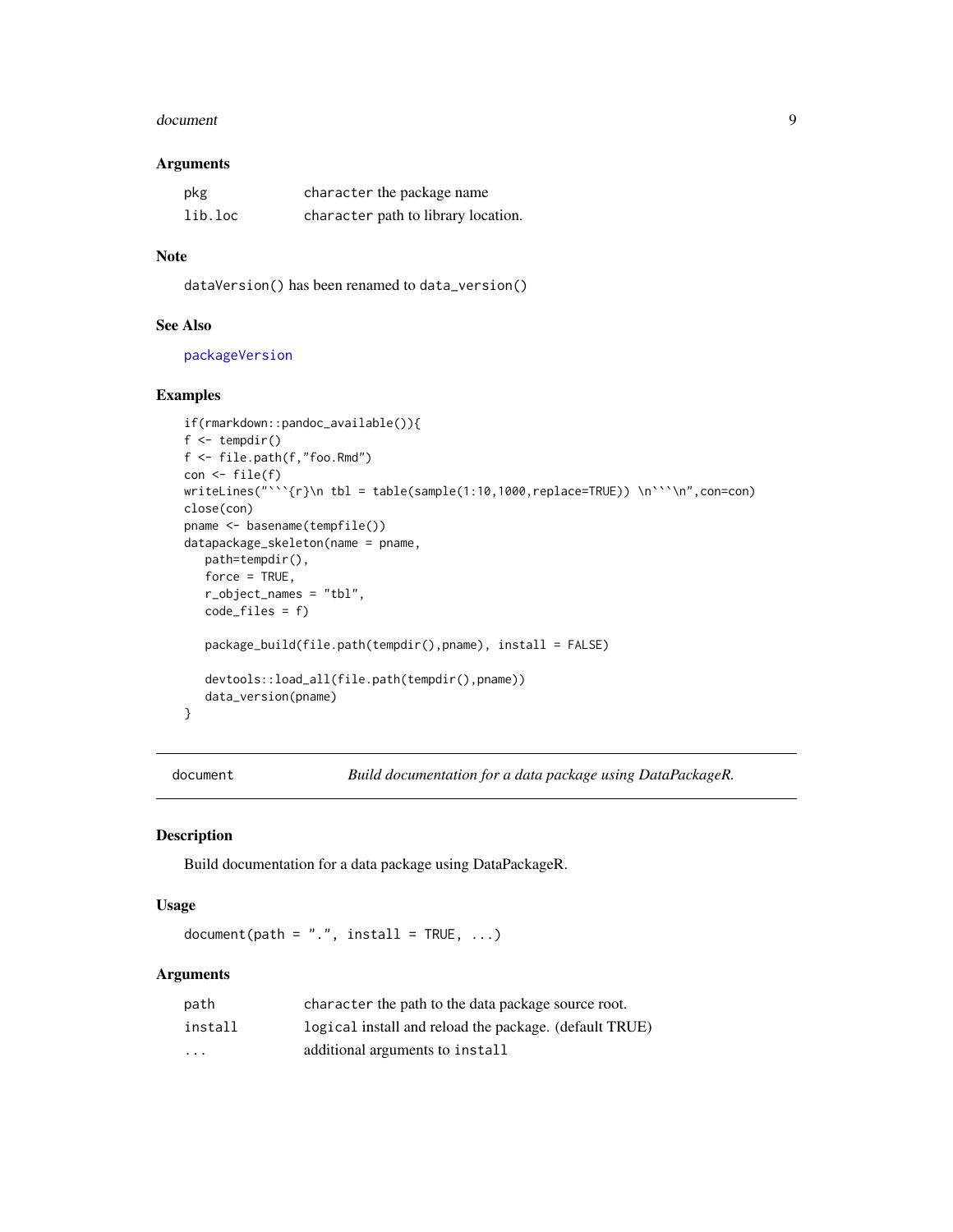#### Examples

```
# A simple Rmd file that creates one data object
# named "tbl".
if(rmarkdown::pandoc_available()){
f \leftarrow \text{tempdir}()f <- file.path(f,"foo.Rmd")
con <- file(f)
writeLines("```{r}\n tbl = table(sample(1:10,100,replace=TRUE)) \n```\n",con=con)
close(con)
# construct a data package skeleton named "MyDataPackage" and pass
# in the Rmd file name with full path, and the name of the object(s) it
# creates.
pname <- basename(tempfile())
datapackage_skeleton(name=pname,
   path=tempdir(),
   force = TRUE,
   r_object_names = "tbl",
   code_files = f)
# call package_build to run the "foo.Rmd" processing and
# build a data package.
package_build(file.path(tempdir(), pname), install = FALSE)
document(path = file.path(tempdir(), pname), install=FALSE)
}
```
keepDataObjects-defunct

*These functions are no longer available.*

# Description

These functions are no longer available.

### Usage

keepDataObjects(...)

#### Arguments

... arguments

<span id="page-9-0"></span>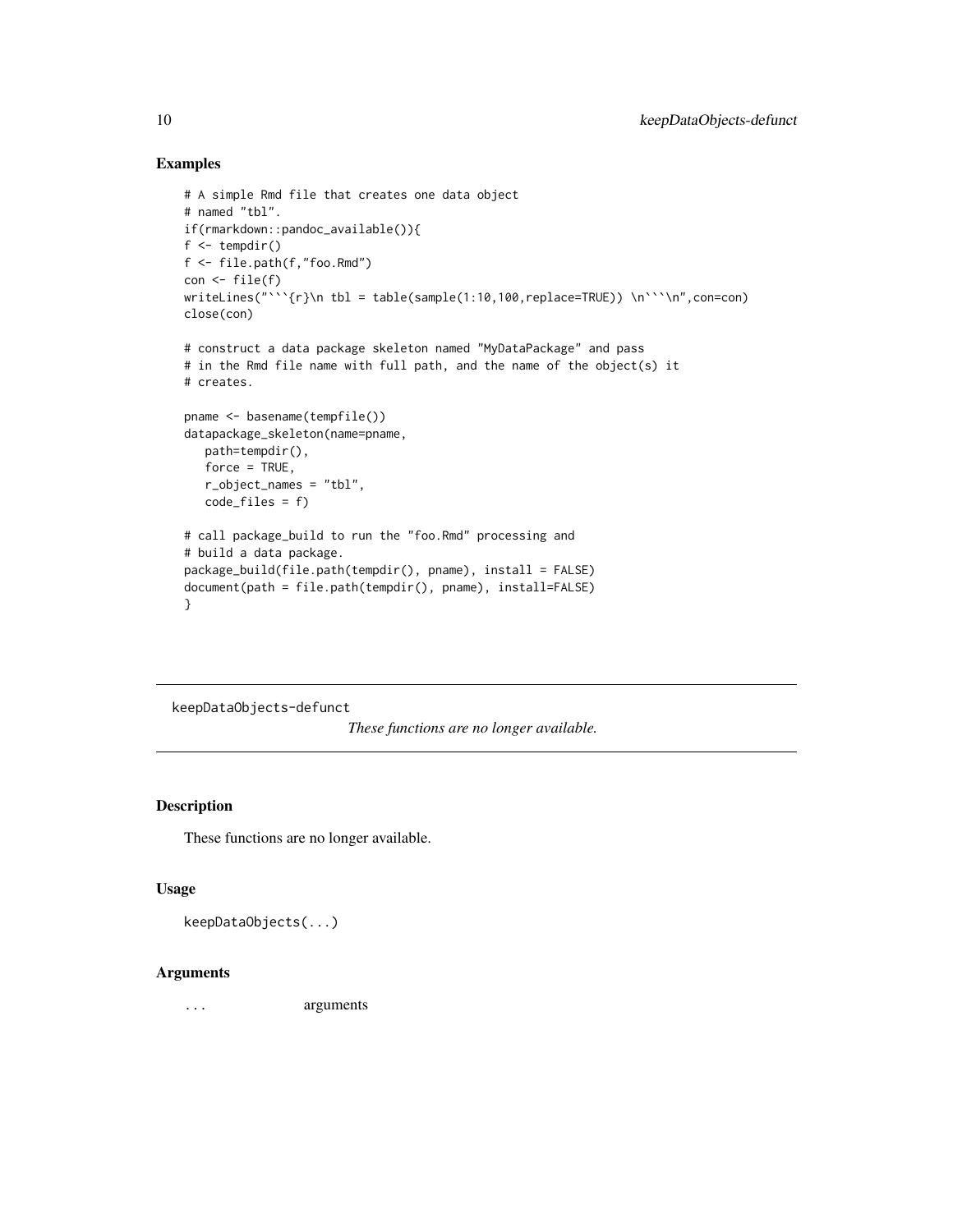<span id="page-10-0"></span>

# Description

Combines the preprocessing, documentation, and build steps into one.

## Usage

```
package_build(packageName = NULL, vignettes = FALSE, log = INFO,
  deps = TRUE, install = FALSE, ...)
```
# Arguments

| packageName | character path to package source directory. Defaults to the current path when<br>NULL.   |
|-------------|------------------------------------------------------------------------------------------|
| vignettes   | logical specify whether to build vignettes. Default FALSE.                               |
| log         | log level INFO, WARN, DEBUG, FATAL                                                       |
| deps        | logical should we pass data objects into subsequent scripts? Default TRUE                |
| install     | logical automatically install and load the package after building.<br>(default)<br>TRUE) |
| $\cdots$    | additional arguments passed to install, packages when install=TRUE.                      |

```
if(rmarkdown::pandoc_available()){
f \leftarrow \text{tempdir}()f <- file.path(f,"foo.Rmd")
con <- file(f)
writeLines("```{r}\n tbl = table(sample(1:10,1000,replace=TRUE)) \n```\n",con=con)
close(con)
pname <- basename(tempfile())
datapackage_skeleton(name=pname,
  path=tempdir(),
   force = TRUE,
  r_object_names = "tbl",
  code_files = f)
package_build(file.path(tempdir(),pname), install = FALSE)
}
```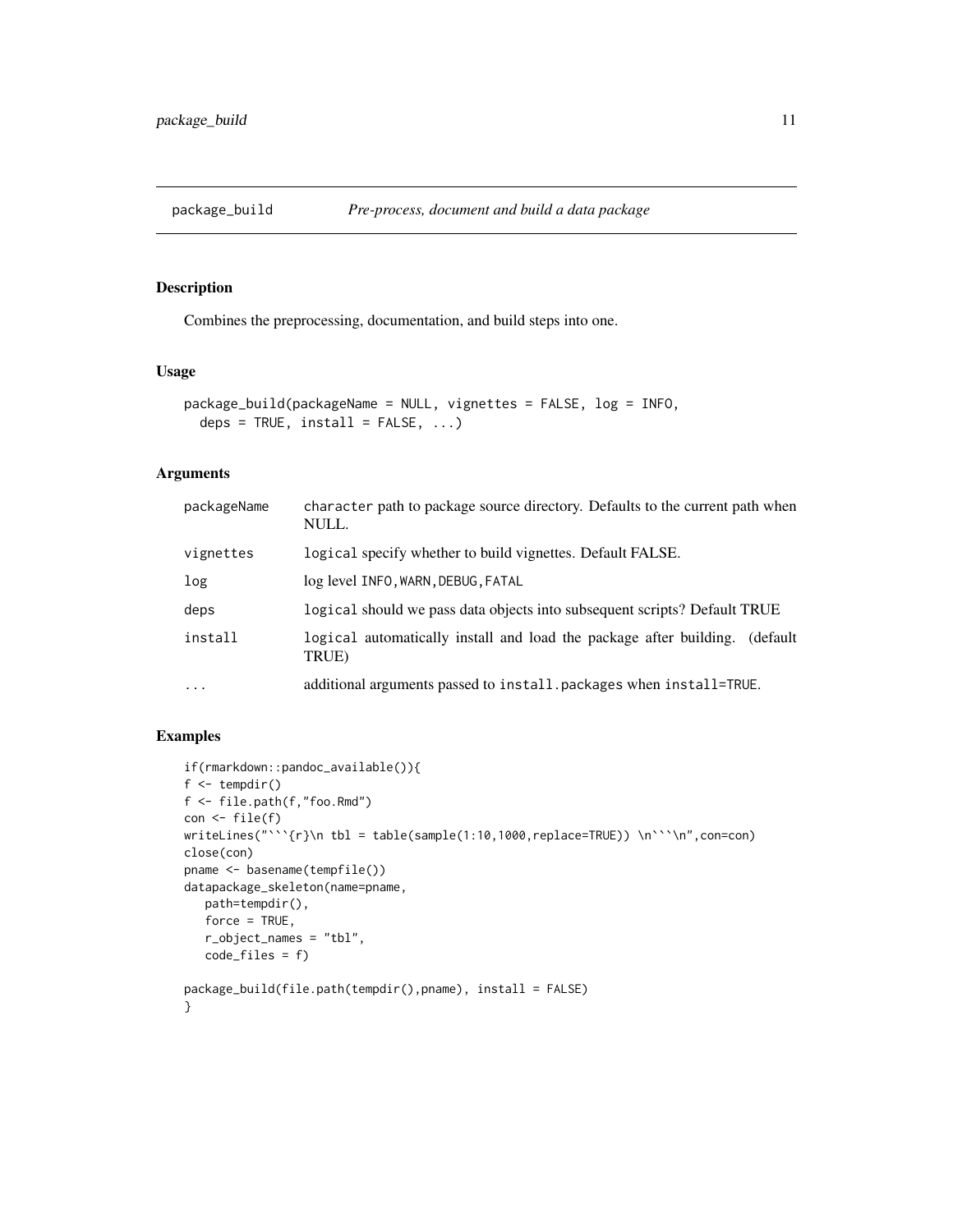<span id="page-11-0"></span>project\_data\_path *Get DataPackageR data path*

# Description

Get DataPackageR data path

# Usage

```
project_data_path(file = NULL)
```
# Arguments

file character or NULL (default).

# Details

Returns the path to the data package data subdirectory, or constructs a path to a file in the data subdirectory from the file argument.

# Value

character

# Examples

```
if(rmarkdown::pandoc_available()){
project_data_path( file = "data.rda" )
}
```
project\_extdata\_path *Get DataPackageR extdata path*

# Description

Get DataPackageR extdata path

### Usage

```
project_extdata_path(file = NULL)
```
#### Arguments

file character or NULL (default).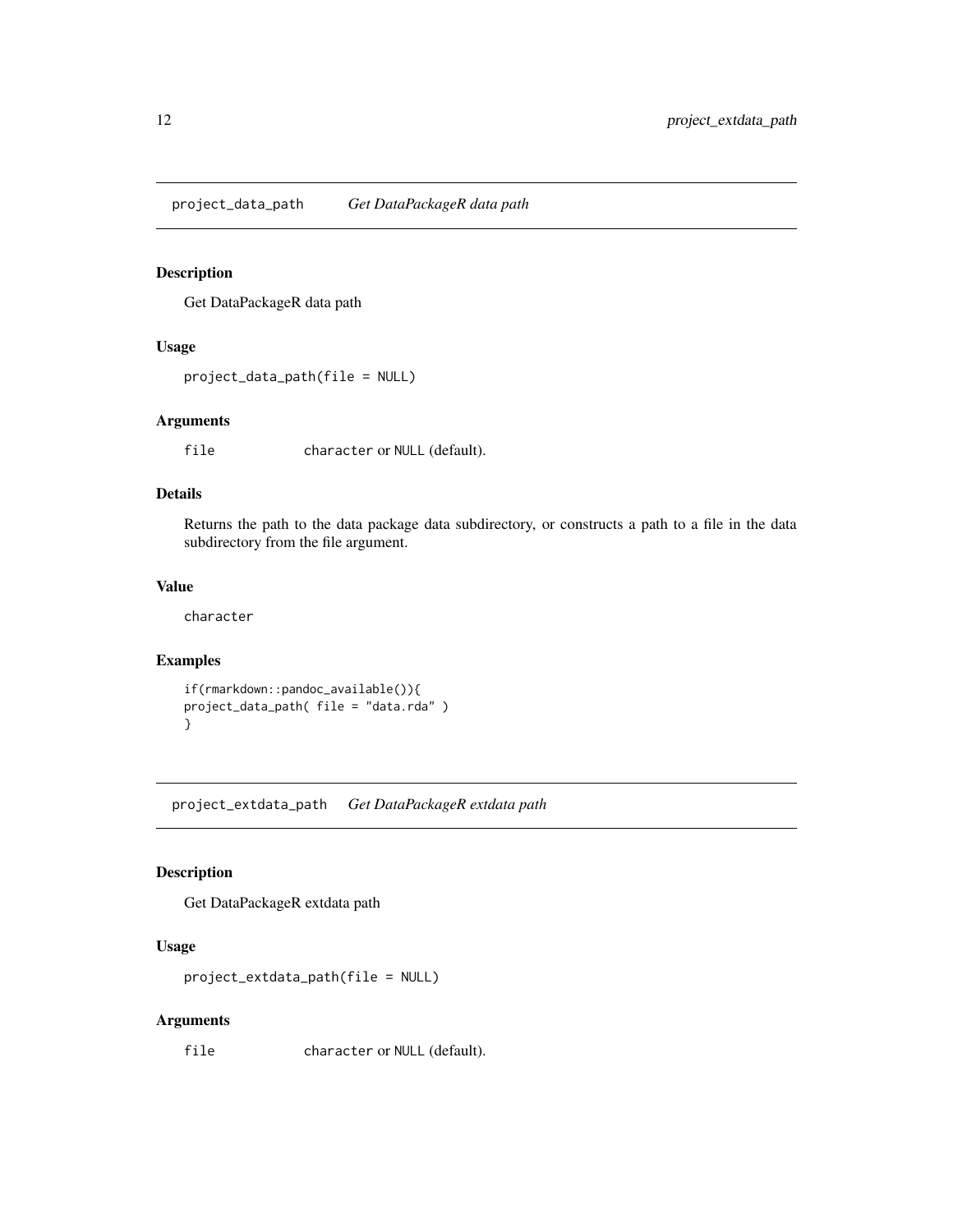# <span id="page-12-0"></span>project\_path 13

# Details

Returns the path to the data package extdata subdirectory, or constructs a path to a file in the extdata subdirectory from the file argument.

#### Value

character

# Examples

```
if(rmarkdown::pandoc_available()){
project_extdata_path(file = "mydata.csv")
}
```
project\_path *Get DataPackageR Project Root Path*

# Description

Get DataPackageR Project Root Path

#### Usage

project\_path(file = NULL)

#### Arguments

file character or NULL (default).

# Details

Returns the path to the data package project root, or constructs a path to a file in the project root from the file argument.

#### Value

character

```
if(rmarkdown::pandoc_available()){
project_path( file = "DESCRIPTION" )
}
```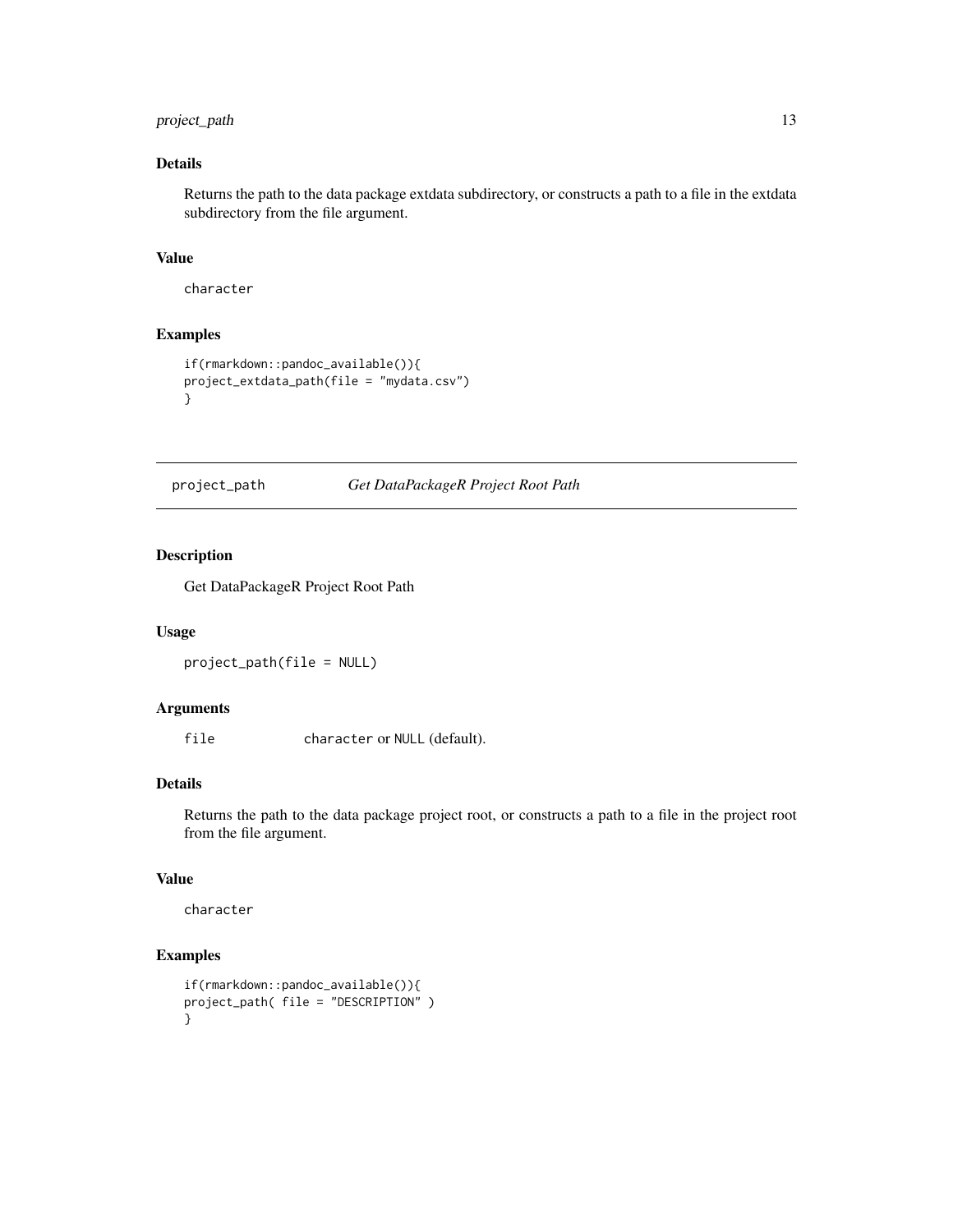<span id="page-13-0"></span>

#### Description

The data object will be added to the yml configuration file.

# Usage

```
use_data_object(object_name = NULL)
```
# Arguments

object\_name Name of the data object. Should be created by a processing script in data-raw. character vector of length 1.

# Value

invisibly returns TRUE for success.

## Examples

```
if(rmarkdown::pandoc_available()){
myfile <- tempfile()
file <- system.file("extdata", "tests", "extra.rmd",
                     package = "DataPackageR")
datapackage_skeleton(
  name = "datatest",
  path = tempdir(),code_files = file,
  force = TRUE,
  r_object_names = "data")
use_data_object(object_name = "newobject")
}
```
use\_ignore *Ignore specific files by git and R build.*

# Description

Ignore specific files by git and R build.

#### Usage

use\_ignore(file = NULL, path = NULL)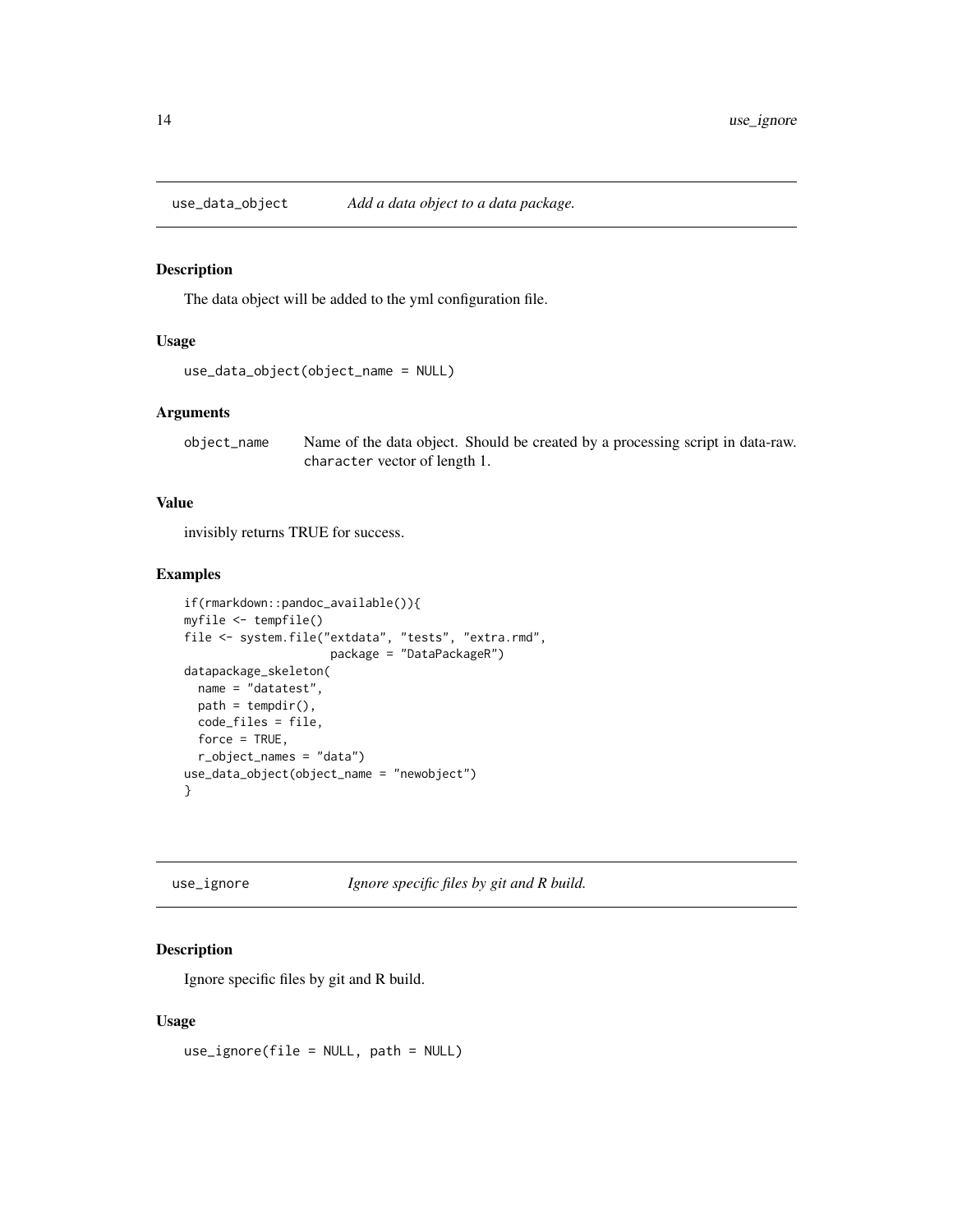### <span id="page-14-0"></span>Arguments

| file | character File to ignore.   |
|------|-----------------------------|
| path | character Path to the file. |

# Value

invisibly returns 0.

# Examples

```
datapackage_skeleton(name="test",path = tempdir())
use_ignore("foo", ".")
```
use\_processing\_script *Add a processing script to a data package.*

# Description

The Rmd or R file or directory specified by file will be moved into the data-raw directory. It will also be added to the yml configuration file. Any existing file by that name will be overwritten when overwrite is set to TRUE

# Usage

```
use_processing_script(file = NULL, title = NULL, author = NULL,
 overwrite = FALSE)
```
# Arguments

| file      | character path to an existing file or name of a new R or Rmd file to create.                         |
|-----------|------------------------------------------------------------------------------------------------------|
| title     | character title of the processing script for the yaml header. Used only if file is<br>being created. |
| author    | character author name for the yaml header. Used only if the file is being<br>created.                |
| overwrite | logical default FALSE. Overwrite existing file of the same name.                                     |

# Value

invisibly returns TRUE for success. Stops on failure.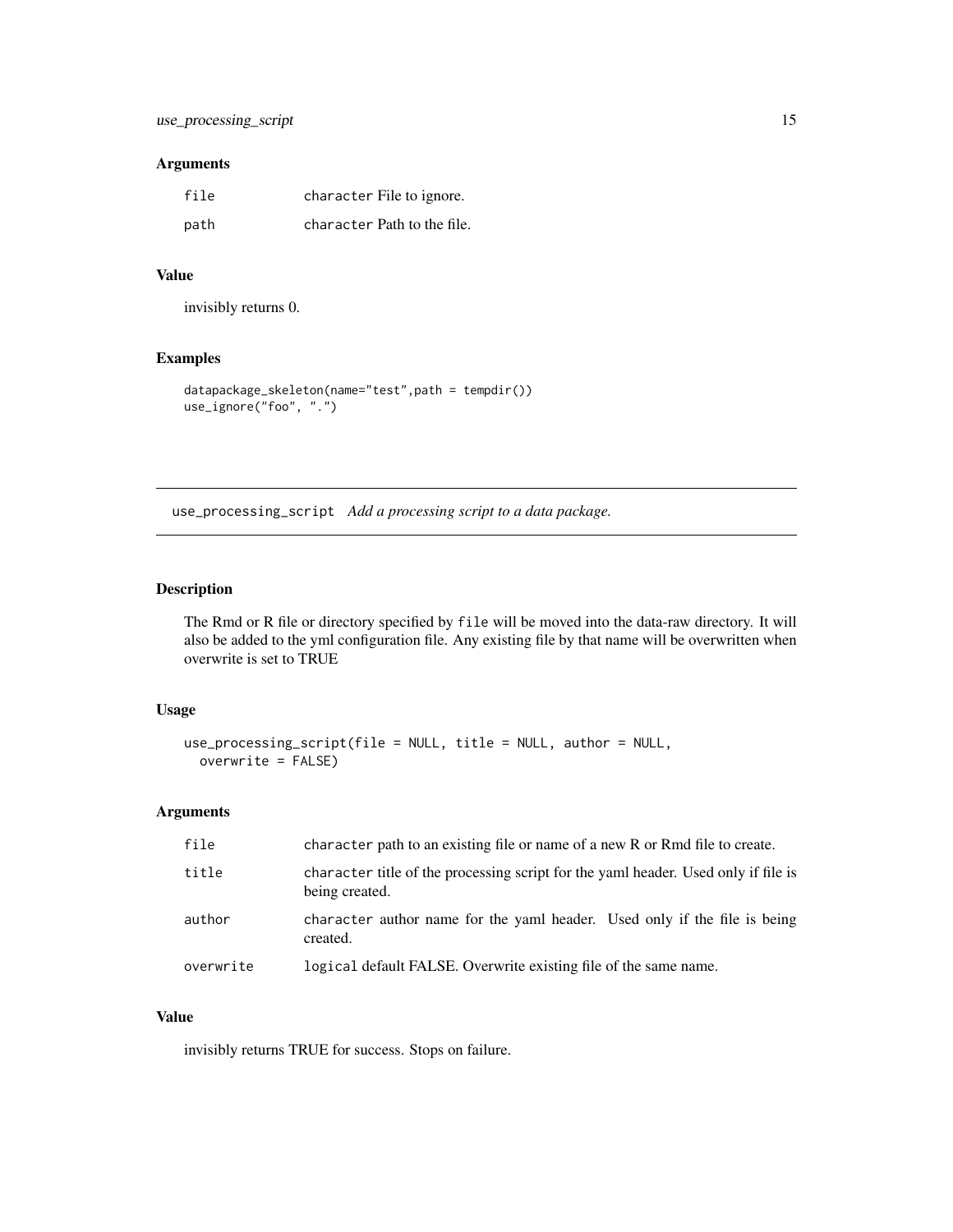#### Examples

```
if(rmarkdown::pandoc_available()){
myfile <- tempfile()
file <- system.file("extdata", "tests", "extra.rmd",
                    package = "DataPackageR")
datapackage_skeleton(
  name = "datatest",
  path = tempdir(),code_files = file,
  force = TRUE,r_object_names = "data")
use_processing_script(file = "newScript.Rmd",
   title = "Processing a new dataset",
   author = "Y.N. Here."}
```
use\_raw\_dataset *Add a raw data set to inst/extdata*

#### Description

The file or directory specified by path will be moved into the inst/extdata directory.

#### Usage

```
use_raw_dataset(path = NULL, ignore = FALSE)
```
#### **Arguments**

| path   | character path to file or directory.                           |
|--------|----------------------------------------------------------------|
| ignore | logical whether to ignore the path or file in git and R build. |

#### Value

invisibly returns TRUE for success. Stops on failure.

```
if(rmarkdown::pandoc_available()){
myfile <- tempfile()
file <- system.file("extdata", "tests", "extra.rmd",
                      package = "DataPackageR")
raw_data <- system.file("extdata", "tests", "raw_data",
                         \overline{\text{package}} = \text{"DataPackageR"}datapackage_skeleton(
  name = "datatest",
  path = tempdir(),code_files = file,
  force = TRUE,
```
<span id="page-15-0"></span>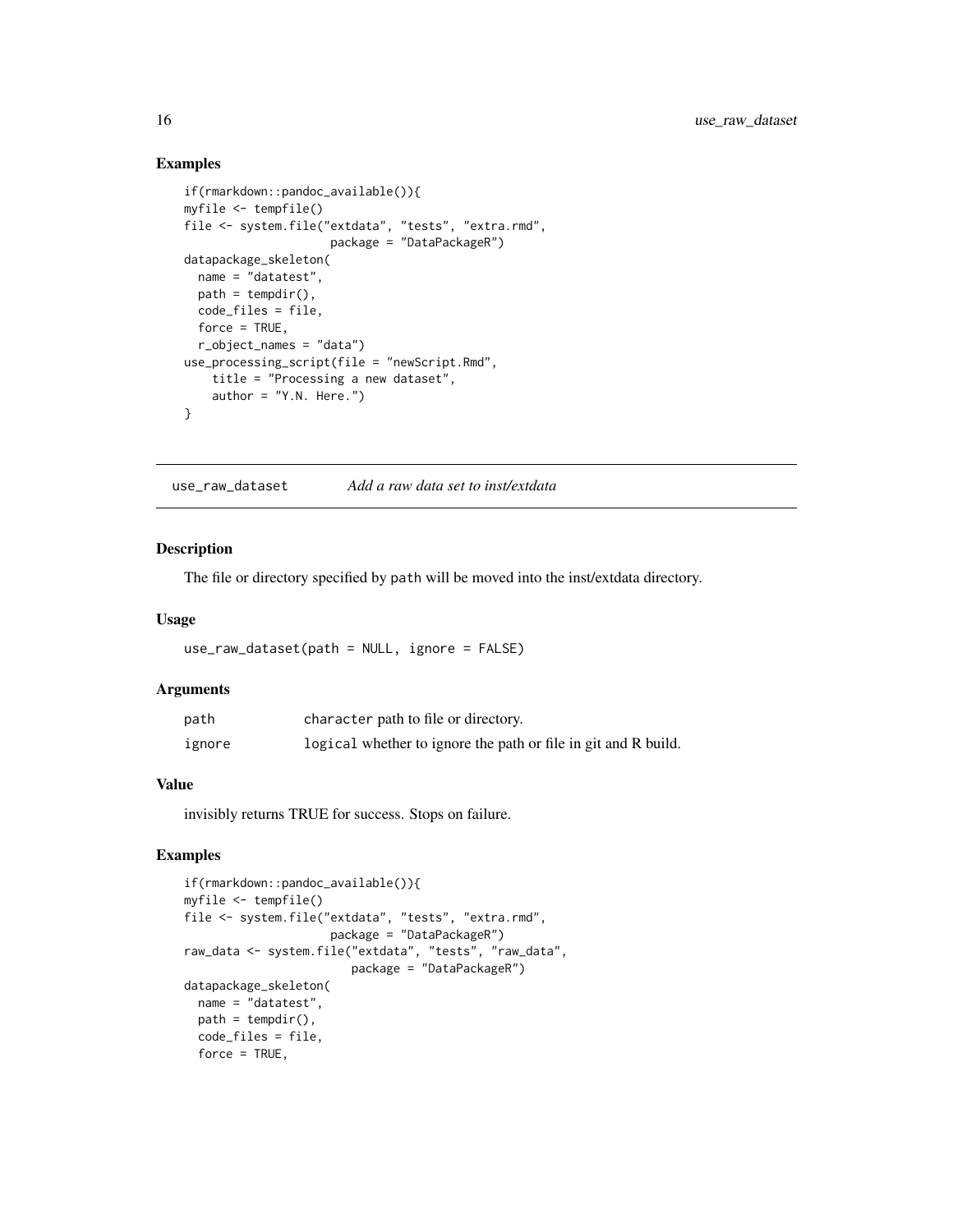#### <span id="page-16-0"></span>yml\_find 17

```
r_object_names = "data")
use_raw_dataset(raw_data)
}
```
#### yml\_find *Edit DataPackageR yaml configuration*

#### Description

Edit a yaml configuration file via an API.

#### Usage

yml\_find(path)

yml\_add\_files(config, filenames)

yml\_disable\_compile(config, filenames)

yml\_enable\_compile(config, filenames)

yml\_add\_objects(config, objects)

yml\_list\_objects(config)

yml\_list\_files(config)

yml\_remove\_objects(config, objects)

yml\_remove\_files(config, filenames)

yml\_write(config, path = NULL)

# Arguments

| path      | Path to the data package source or path to write config file (for yml_write)                                |
|-----------|-------------------------------------------------------------------------------------------------------------|
| config    | an R representation of the datapackager yml config, returned by yml_find, or a<br>path to the package root. |
| filenames | A vector of filenames.                                                                                      |
| objects   | A vector of R object names.                                                                                 |

# Details

Add, remove files and objects, enable or disable parsing of specific files, list objects or files in a yaml config, or write a config back to a package.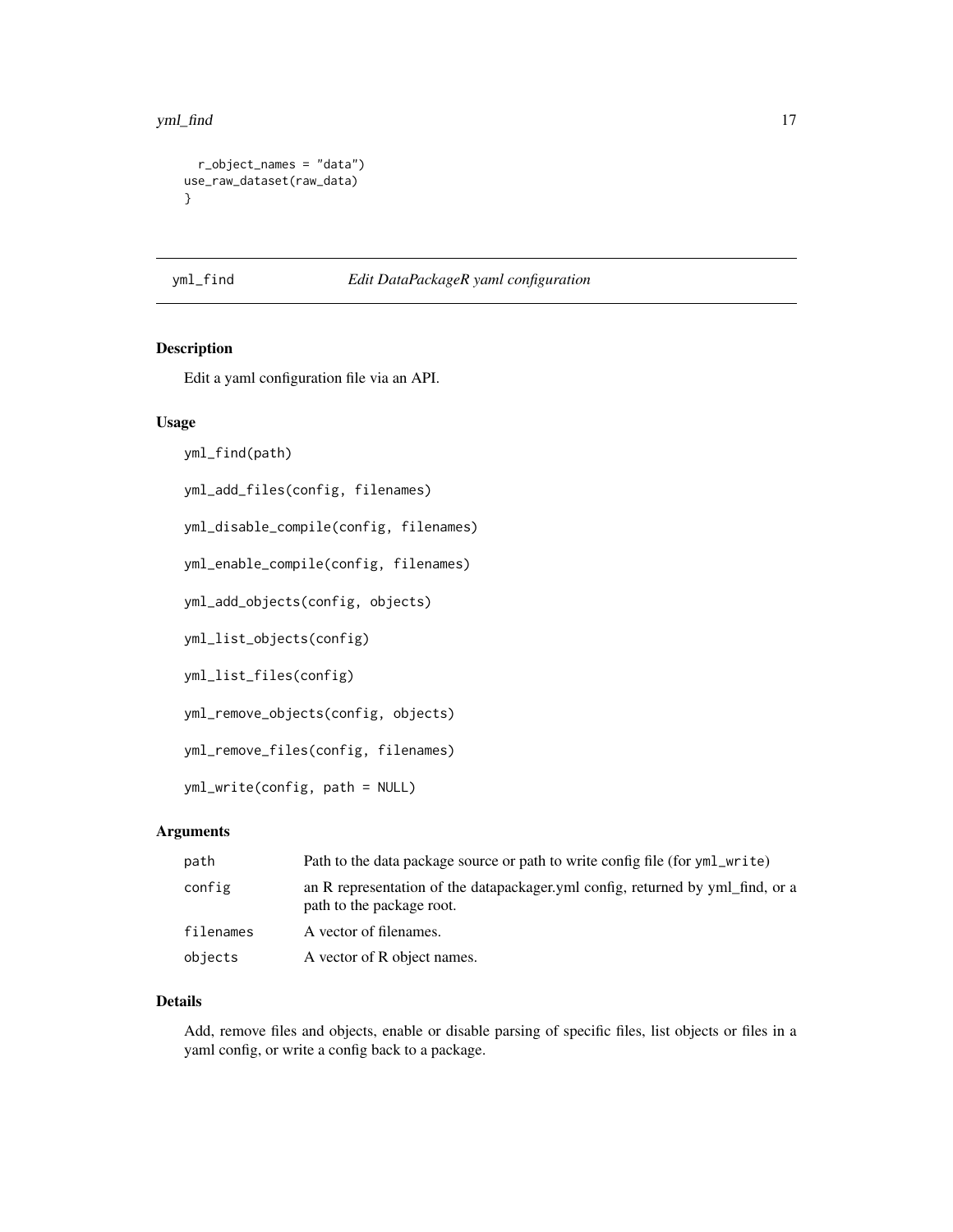18 yml\_find

# Value

A yaml configuration structured as an R nested list.

```
if(rmarkdown::pandoc_available()){
f \leftarrow \text{tempdir}()f <- file.path(f,"foo.Rmd")
con <- file(f)
writeLines("```{r}\n tbl = table(sample(1:10,1000,replace=TRUE)) \n```\n",con=con)
close(con)
pname <- basename(tempfile())
datapackage_skeleton(name=pname,
   path = tempdir(),force = TRUE,
   r_object_names = "tbl",
   code_files = f)
yml <- yml_find(file.path(tempdir(),pname))
cat(yaml::as.yaml(yml))
yml <- yml_add_files(yml,"foo.Rmd")
yml_list_files(yml)
yml <- yml_disable_compile(yml,"foo.Rmd")
cat(yaml::as.yaml(yml))
yml <- yml_enable_compile(yml,"foo.Rmd")
cat(yaml::as.yaml(yml))
yml <- yml_add_objects(yml,"data1")
yml_list_objects(yml)
yml <- yml_remove_objects(yml,"data1")
yml <- yml_remove_files(yml,"foo.Rmd")
}
```